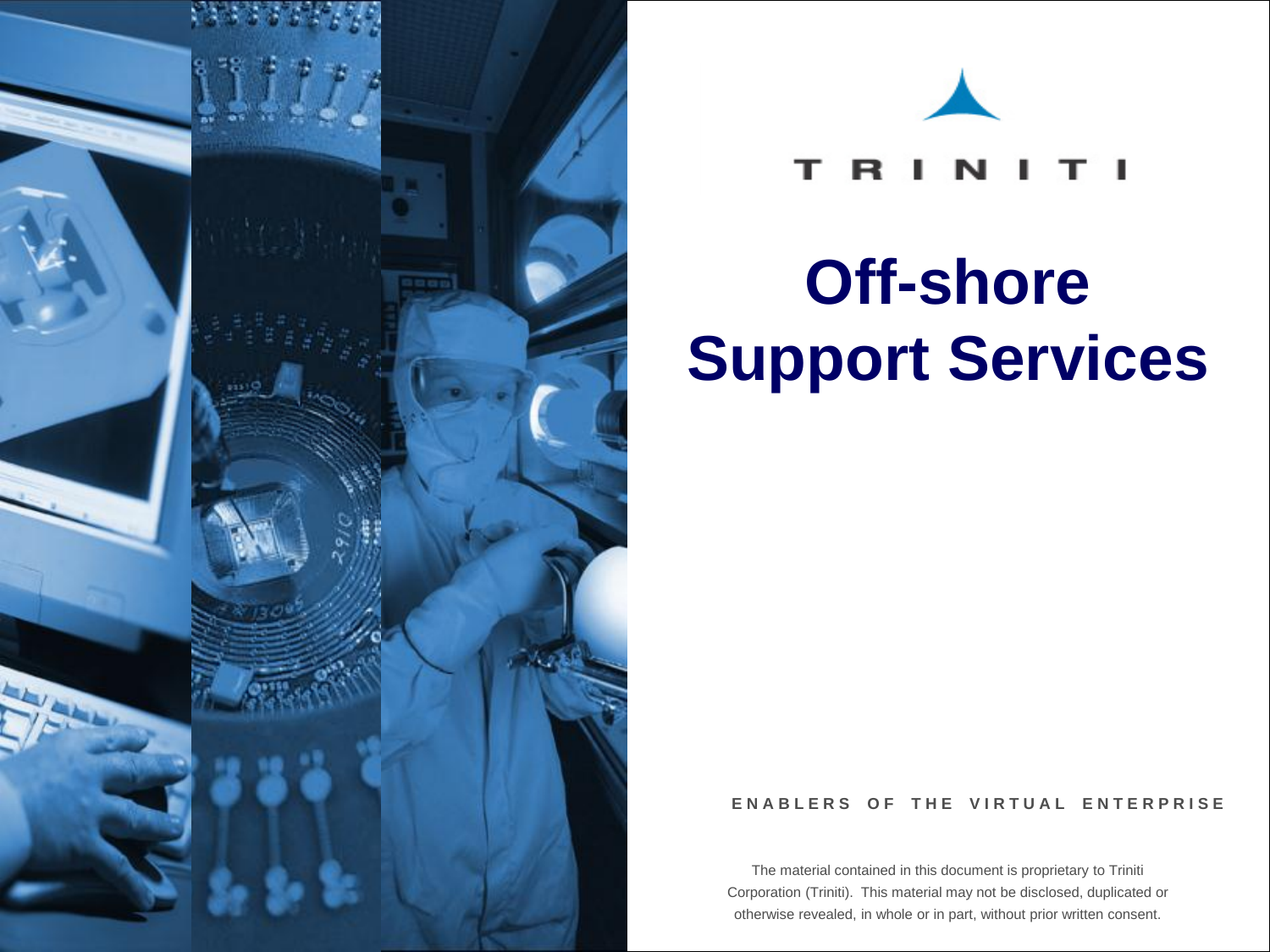

# **Index**



**HALLED SEE** 

□ Outsourced Services Portfolio

❑ Customers

❑ Triniti Advantage

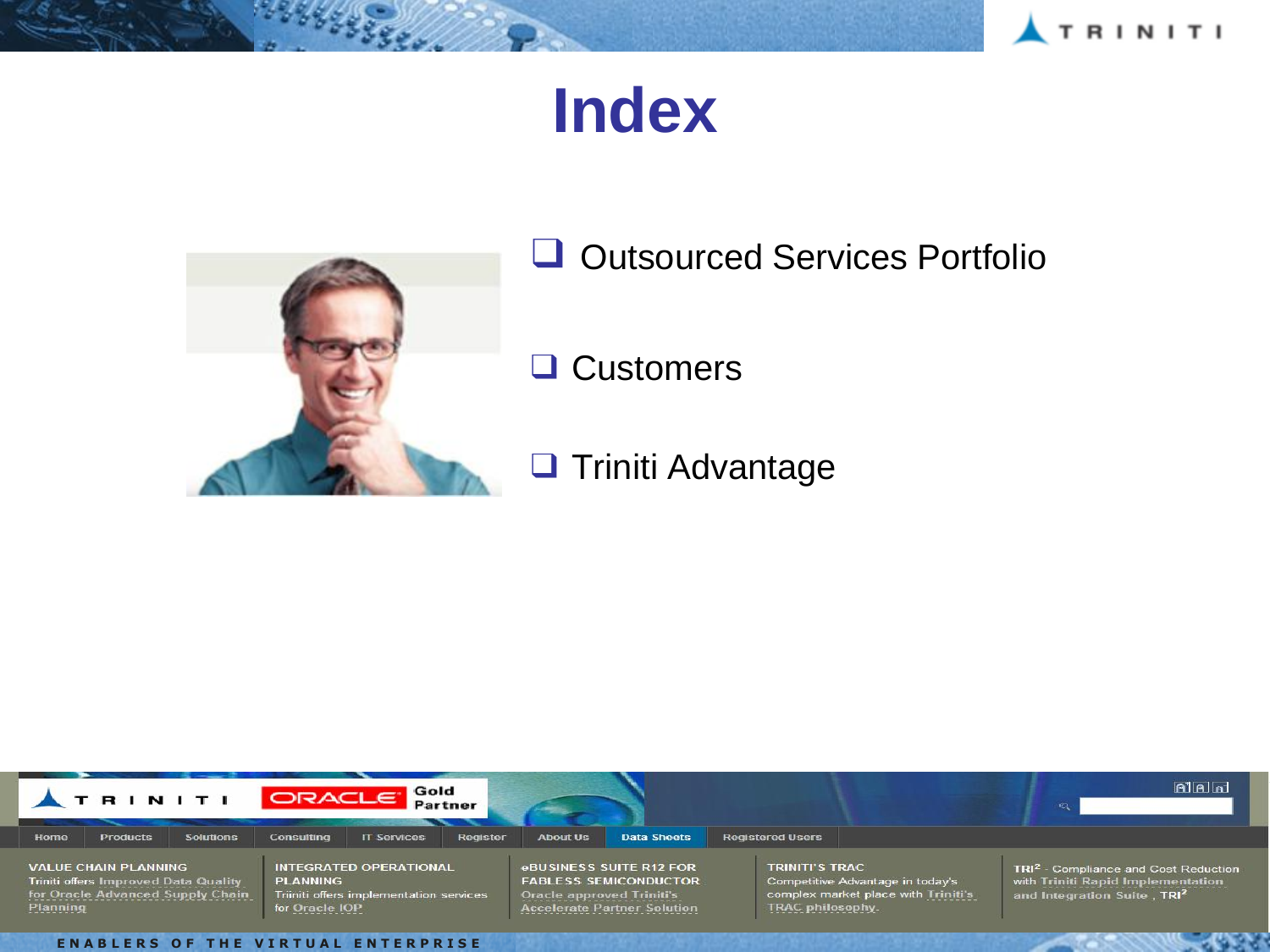

#### **Triniti provides end to end support services for Oracle e-Business Suite**



- *Flexibility to have round the clock Oracle e-Business Suite support services*
- *Development services for customized solutions around Oracle eBS spanning across all RICE components*
- *Triniti can help you enhance your existing solution to help you realize better ROI from Oracle eBS*
- *Triniti could take up the task of following up with Oracle on SR/Bug resolutions, thereby freeing up time for client IT to focus on other key areas*

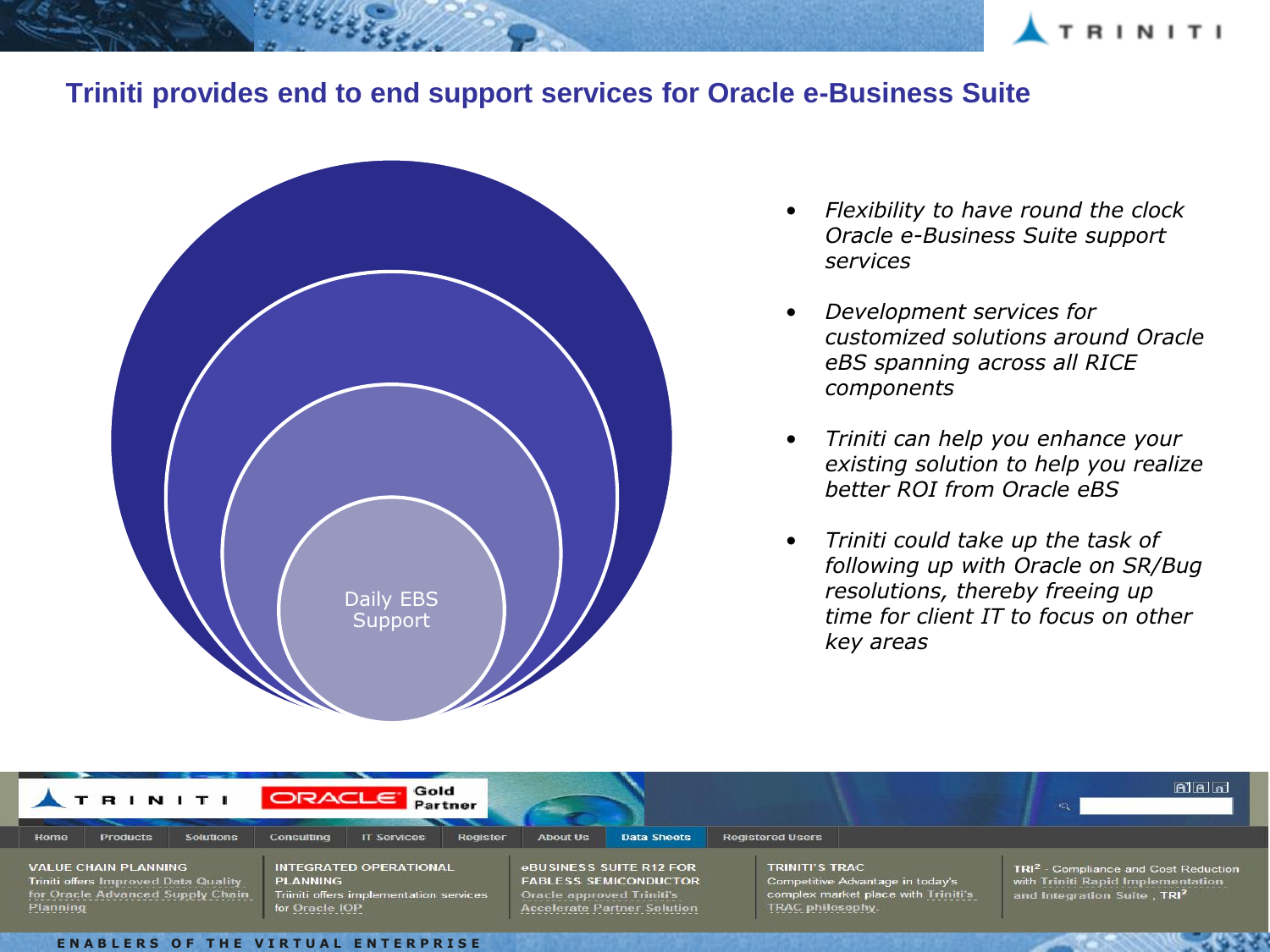

### **Triniti provides services across the functional modules**



- *Triniti's off-shore consultants come with vast working experience in Oracle eBS modules*
- *Triniti team is able to put together their varied implementation experience to the support setup thereby enhancing the overall Oracle eBS experience for the end user*
- *Team is competent enough to provide end to end support for the entire supply chain right from sourcing to shipping along with financial touch points through out the process*

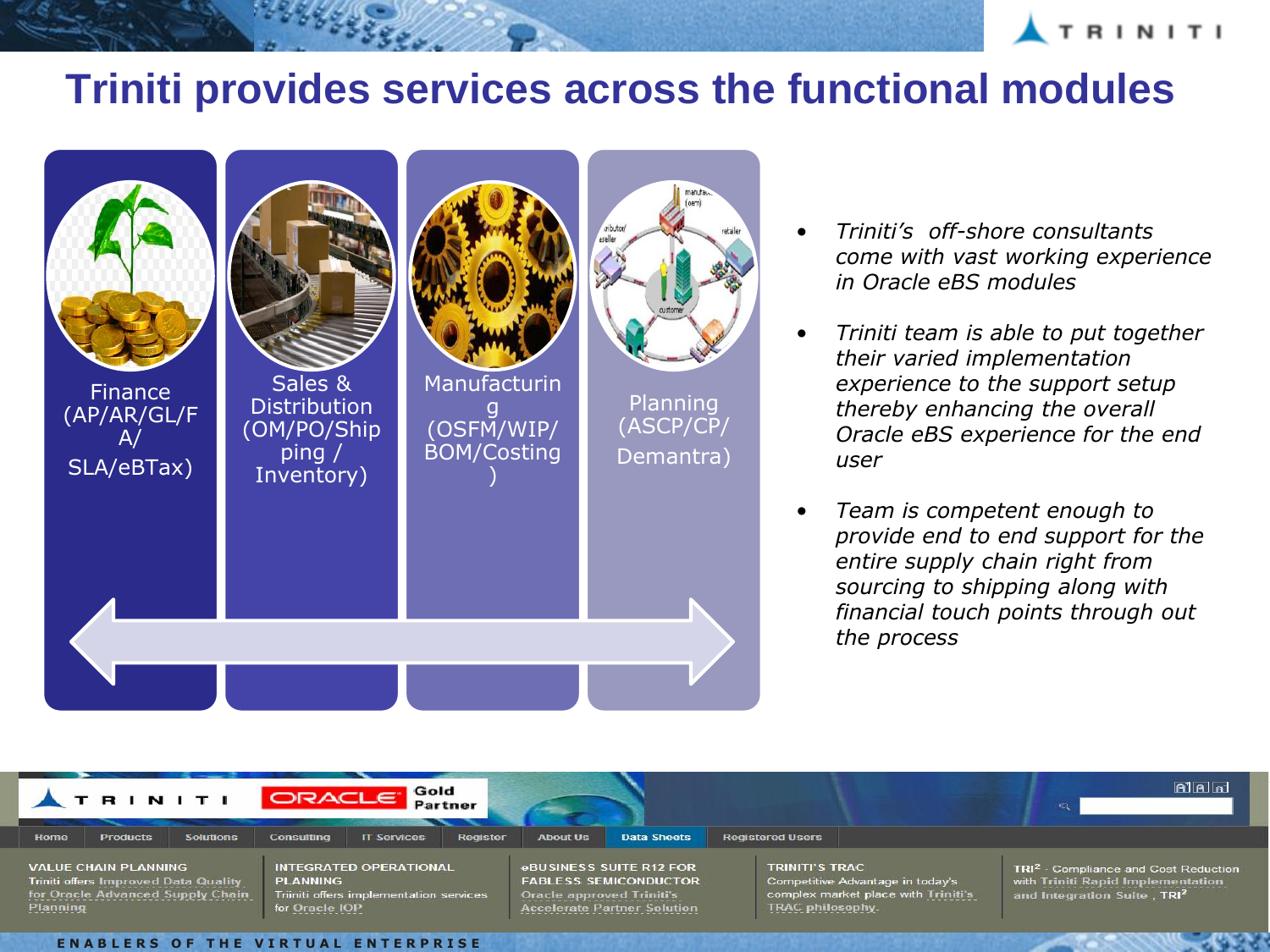

### **Triniti provides development services across the technologies**



- *Triniti can provide development services across various technologies*
- *Triniti consultants are well versed with evolving Oracle and nonoracle technologies*
- *Triniti off-shore teams possess the right skills for customized application development which can integrate seamlessly with Oracle eBS*

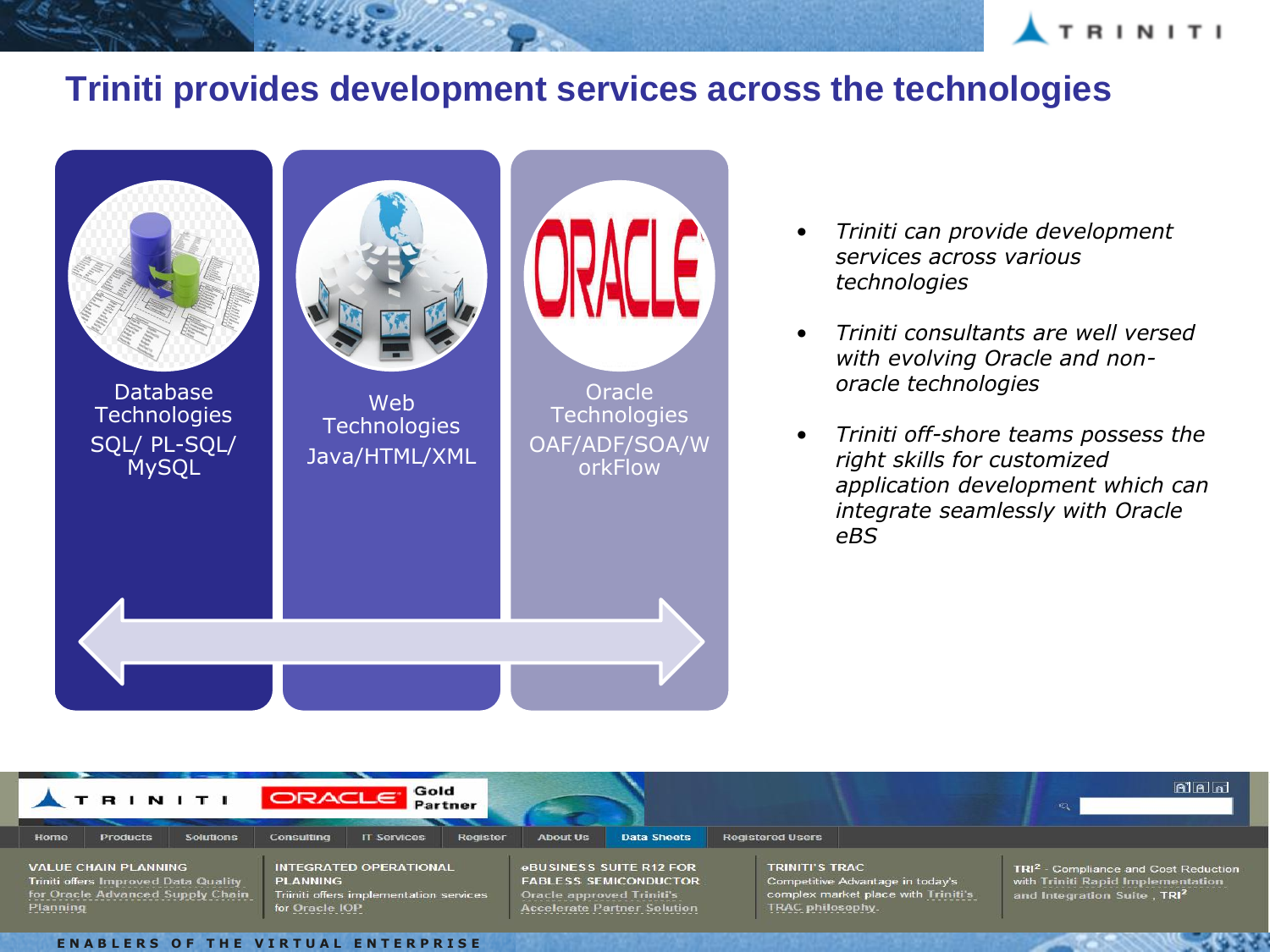

## **Customers using Triniti off-shore support services**





**ENABLERS OF THE VIRTUAL ENTERPRISE**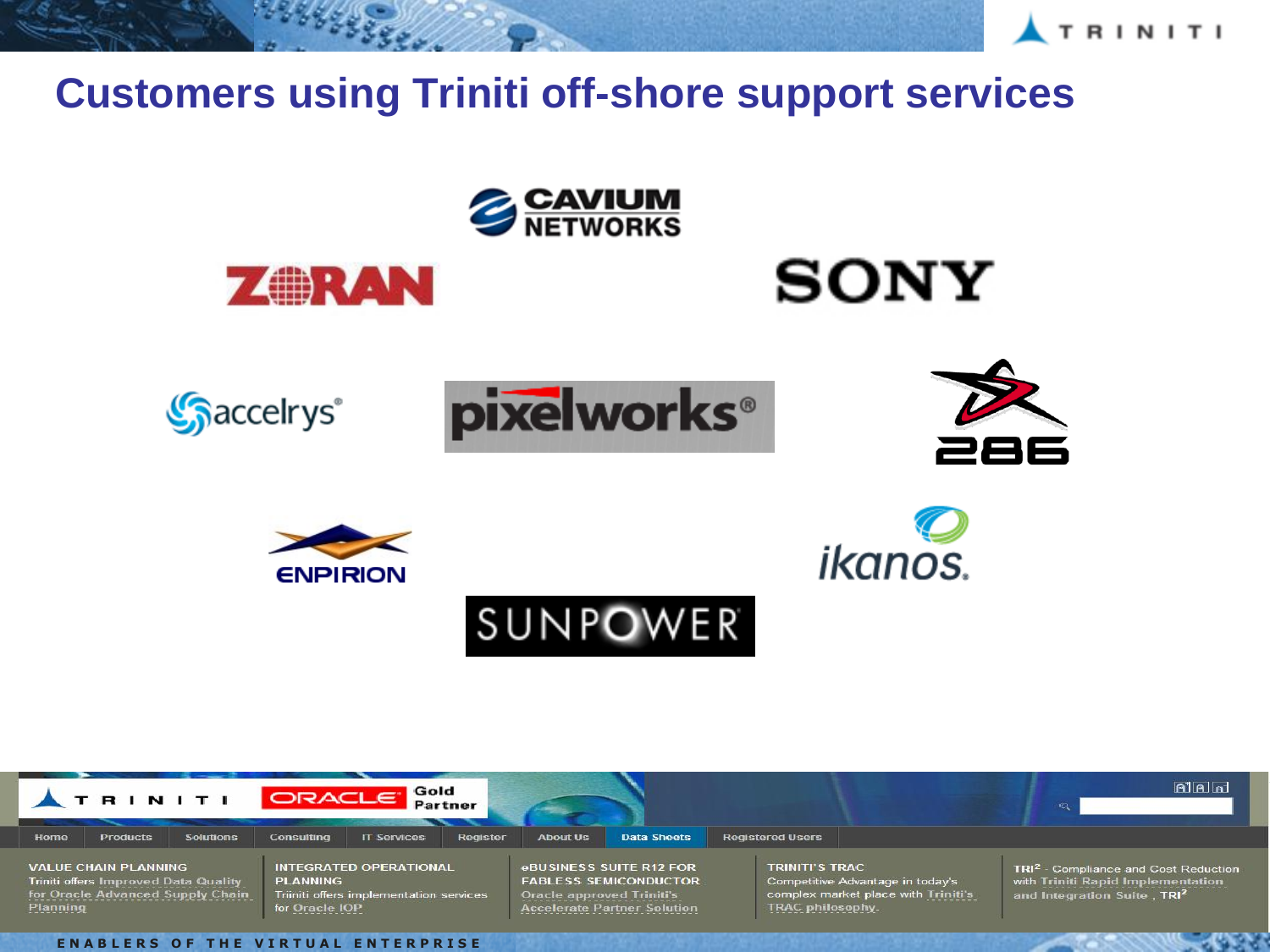

## **Triniti Advantage**

199449999

Consultants with End to End process understanding

Access to Senior level consultants for solution enhancements

Personalized / Dedicated teams

Efficient ticketing system to keep track of the progress

Flexible pricing options for off-shore support services

Competent workforce of techo-functional consultants

Flexible support hours



**ENABLERS OF THE VIRTUAL ENTERPRISE**